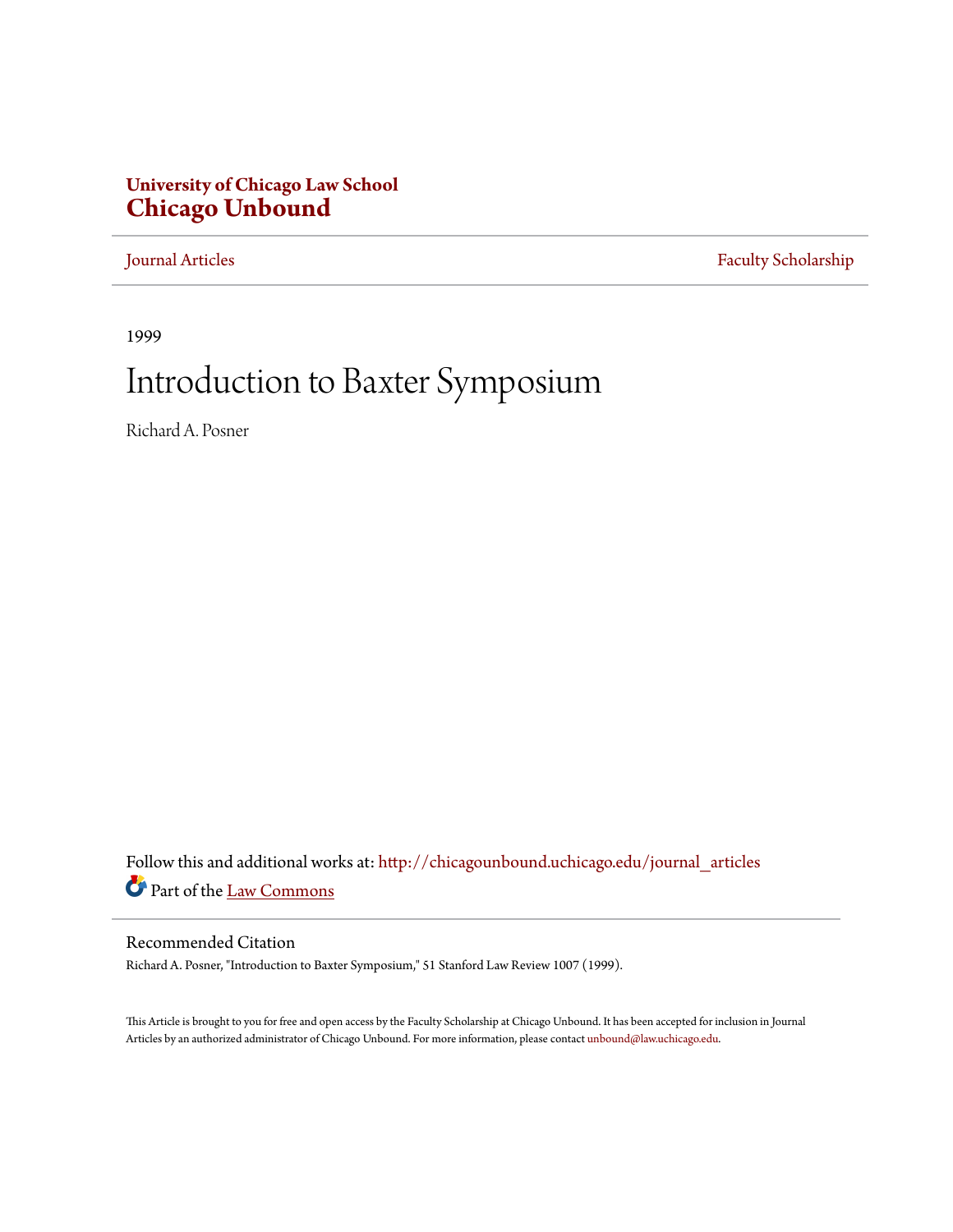## **SYMPOSIUM**

## **Introduction to Baxter Symposium**

### Richard **A.** Posner\*

I met Bill Baxter more than 30 years ago, in the fall of 1967, when I interviewed for a job at the Stanford Law School. I was instantly, immensely, and permanently impressed by the power of his mind and the clarity of his expression, incidentally mimicked by his precisely chiseled features and precise, clipped enunciation. I got the job, and we were colleagues for the year that I taught at Stanford before moving on to the University of Chicago. I learned much from him that year and after. Although Bill's greatest influence has been on antitrust law, he was one of the earliest lawyers to use economic analysis outside of what until the 1960s had been the gilded laweconomics ghetto of antitrust and regulated industries. His first article, published in 1963, applied an informal economic analysis to conflict of laws;<sup>1</sup> needless to say, this was the first time such a thing had been attempted. Today, 35 years later, it continues to be cited as a major contribution to the scholarly literature on conflict of laws, even though Baxter never wrote anything else on conflicts and as a result never achieved a high profile in the field. Later he wrote important articles and monographs on environmental topics, in particular airplane noise.2 I believe he was the first to emphasize the possibility of an "expanded firm" solution to some environmental issues: internalizing externalities by making the polluter buy the property adversely affected by his pollution. The subtitle of one of Baxter's environmental monographs, *The Case for Optimal Pollution,3* will give you a sense of how an economist looks at environmental issues. He also did an important empirical study applying public-choice theory to antitrust.4 And I believe that

#### 1007

<sup>\*</sup> Chief Judge, U.S. Court of Appeals for the Seventh Circuit. Senior Lecturer, University of Chicago Law School. I thank Elizabeth Beetz and Laura Hodes for their helpful research assistance.

*<sup>1.</sup> See* William F. Baxter, *Choice of Law and the Federal System,* 16 STAN. L. REv. 1 (1963).

*<sup>2.</sup> See, e.g.,* William F. Baxter & Lillian R. Altree, *Legal Aspects of Airport Noise, 15* J.L. & ECON. **I (1972).**

*<sup>3.</sup> See* WILLIAM F. BAXTER, PEOPLE OR **PENGUINS: THE CASE** FOR OPTIMAL **POLLUTION** (1974).

<sup>4.</sup> WILLIAM F. BAXTER, *The Political Economy of Antitrust, in* **THE** POLITICAL **ECONOMY OF** ANTITRUST: PRINCIPAL PAPER BY WILLIAM BAXTER 3 (Robert D. Tollison ed., 1980).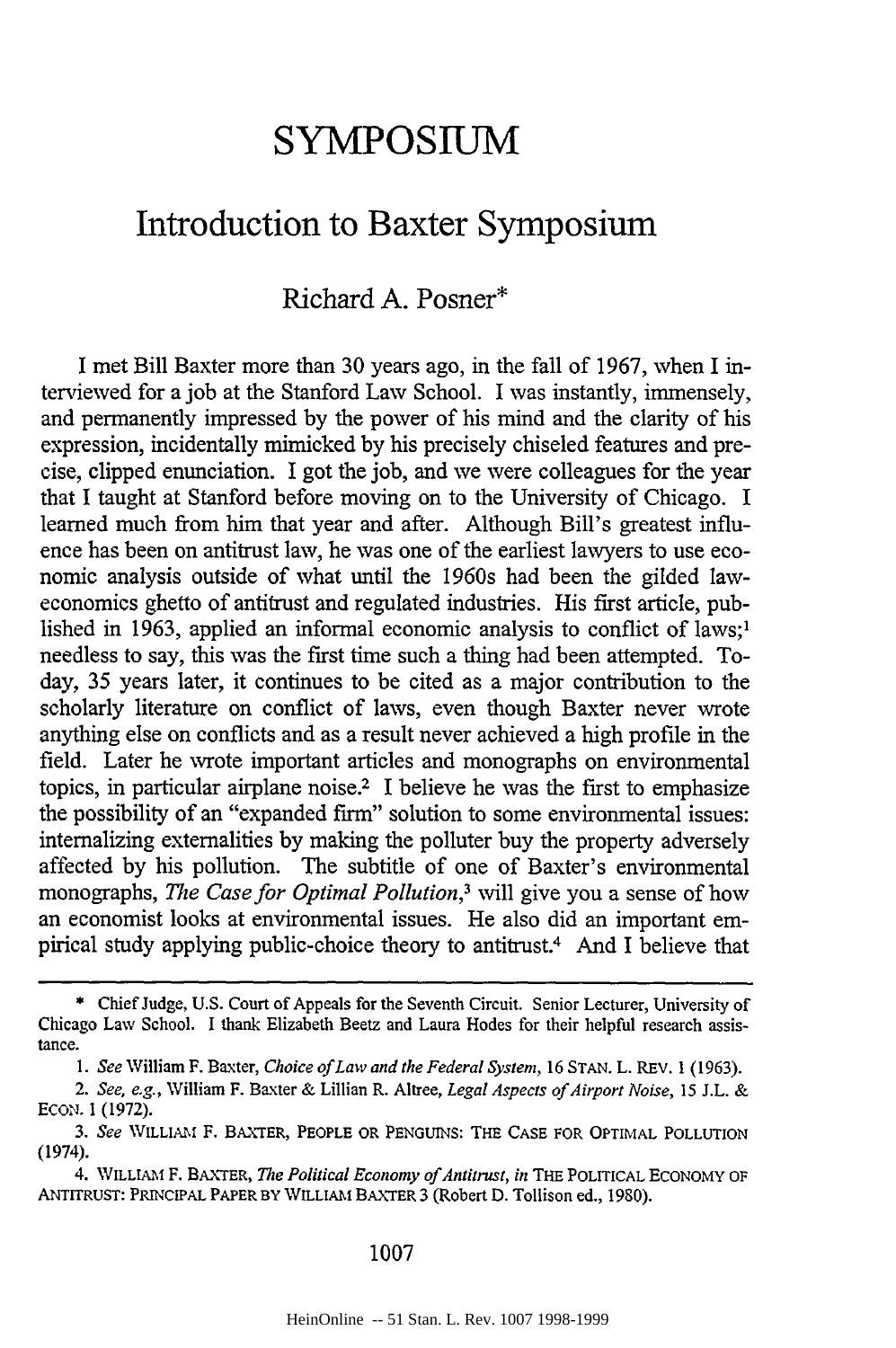he was one of the first lawyers (maybe the first) to use calculus in the economic analysis of a legal issue.5

I have been speaking thus far only of Bill's academic accomplishments. In 1981 he became the head of the Justice Department's antitrust division. His administration of the division was the most distinguished since Thurman Arnold's, or perhaps ever; and it has not been equaled since. It proved to be a turning point in U.S. antitrust policy, and along with the breaking of the air controllers' strike was one of the defining moments of the Reagan Administration. "[F]rostily cerebral, fiercely independent,"<sup>6</sup> and alarmingly candid-as when he referred to the "whacko theories and rubbish opinions of the Supreme Court" in antitrust cases<sup>7</sup>—he was witty to boot, as when he said that the purpose of the Robinson-Patman Act was "to put lead weights in the saddle bags of the fastest riders."<sup>8</sup> He was the first head of the antitrust division to turn his back firmly on the pieties and shibboleths of antitrust policy (though one of his predecessors, Donald Turner, the distinguished lawyer-economist, had taken the first steps in this direction back in the middle 1960s) and to insist in actions as well as words—the most notable action being the abandonment of the Department's monopolization suit against IBM-that the only purpose of antitrust is to promote economic efficiency. His successors, even unto the present Democratic Administration, have toed this line, whatever disagreements they may have with him and with each other over the effect of particular business practices on efficiency. As one journalist summed up,

In two and a half years at the Justice Department, the acerbic 53-year-old law professor disposed of the two largest monopolization suits in history, rewrote the guidelines for corporate mergers, settled several international antitrust disputes and relentlessly pushed antitrust policy away from legal dogma and toward an emphasis on economic efficiency."<sup>9</sup>

In the words of the great antitrust scholar Phillip Areeda, "The greatest strength of his [Baxter's] tenure was a willingness to grapple with difficult and complicated cases and do what he thought was right in a rather courageous way."'<sup>10</sup>

*<sup>5.</sup> See* William F. Baxter, *Legal Restrictions on Exploitation of the Patent Monopoly: An Economic Analysis,* 76 YALE **L.J. 267 (1966).**

<sup>6.</sup> Stuart Taylor, Jr., *Fight for the Future: Getting the Ball to Congress,* AM. LAW., Apr. **1992,** at *50, 54.*

**<sup>7.</sup>** Quoted in Michael Isikoff **&** Merrill Brown, *Baxter's Reign: Evolution, not Revolution; Rethinking ofAntitrust Policy Likely to Continue,* WASH. POST, Dec. **11, 1983,** at **Fl.**

**<sup>8.</sup>** Quoted in *Rill Predicts No Great Merger Change If Clinton Wins Presidential Election,* 63 **ANTITRUST &** TRADE REG. REP. **338,** 340 **(1992).**

**<sup>9.</sup>** Michael Wines, *Experts Say Baxter's Antitrust Bark Was More Radical Than His Bite, 15* **NAT'L J. 2607 (1983).**

**<sup>10.</sup>** Quoted in David Margolick, *Legacy beyond Mere Policies,* N.Y. **TIMES,** Dec. **9, 1983,** at D4.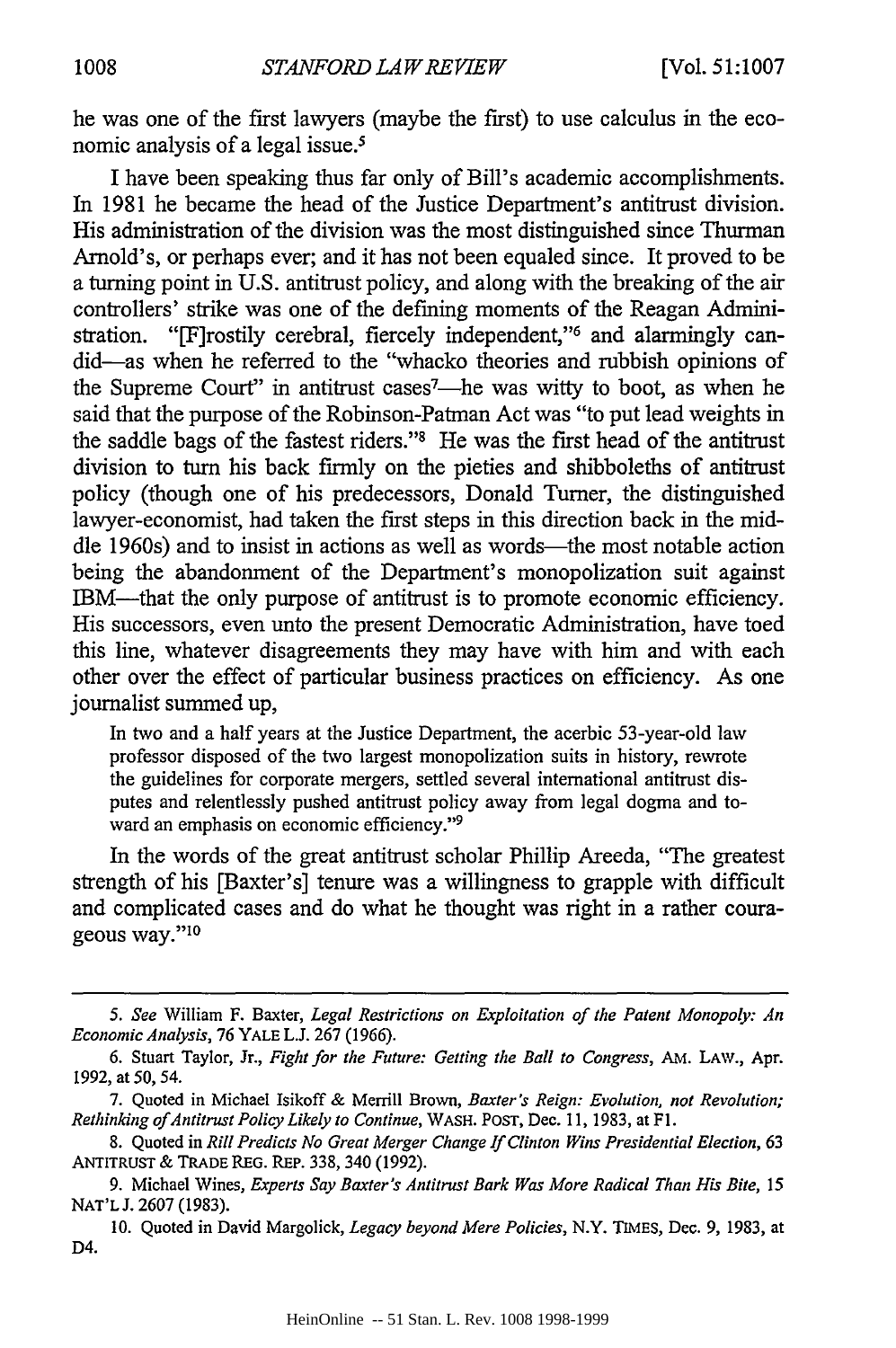Baxter was not a mere retrencher. By threatening to litigate the Department's monopolization suit against AT&T "to the eyeballs,"<sup>11</sup> he brought the suit to a triumphant conclusion (over powerful opposition within the Administration, for example from the Defense Department--which he successfully faced down, saying "I do not intend to fold up my tent and go away because the Department of Defense expresses concern"<sup>12</sup>) with the entry in 1982 of a consent decree requiring AT&T to divest itself of the Bell operating companies. This was a landmark in the deregulation movement and set the stage for the enormous growth in telecommunications that is so salient a feature of today's economy, although I share the view of those who believe that it was unwise to limit, as the decree did (and at Baxter's insistence), the right of the operating companies to enter nonregulated businesses. Also of great significance in his tenure as head of the antitrust division was the issuance of merger guidelines in 1982, which codified the modem economic understanding of antitrust economics. Timothy Brennan was quite right to reject the charge that Baxter's appointment as antitrust chief represented the capture of antitrust enforcement by the conservative Reagan Administration.<sup>13</sup> It represented the depoliticization of antitrust enforcement.<sup>14</sup> It was a triumph of good government, and not just of economic analysis of law.

Bill continued to do good academic work after he returned to Stanford in 1983. I particularly like his 1995 paper with Daniel Kessler in which he attempts to transcend the "horizontal"-"vertical" dichotomy that has so dominated antitrust thinking.'5 Both before and after his stint at the Justice Department he did a great deal of antitrust and other consulting, but I am not familiar with that aspect of his career.

Bill's career has a significance that goes beyond his particular achievements both academic and practical, great though they are. It illustrates a style of academic law that has become unfashionable at leading law schools, a style (also well illustrated by Justice Breyer-but perhaps by very few law professors at these schools who are under sixty) that insists that legal theory, whether interdisciplinary or otherwise, must justify itself by its contribution to improving the legal system rather than by its intrinsic intellectual interest or the fascination that it holds for other academics. The idea that academic law is an adjunct of the practical world of legal practice and public policy used to be dominant and is now fast fading as a younger generation comes up

**<sup>11.</sup>** Taylor, *supra* note 6, at 55.

<sup>12.</sup> Quoted in Robert Pear, *New Antitrust Leader Vows to Break Up A.T.&T.,* N.Y. TIMES, Apr. 10, 1981, at D3.

<sup>13.</sup> Quoted in *Ifluence of Economics on Antitrust Predated, Will Survive President Reagan,* **ANTITRUST** & TRADE REG. REP., Mar. *5,* 1987, at 428.

<sup>14.</sup> *See id.* (stating that the Baxter years represented autonomy from political considerations).

<sup>15.</sup> William F. Baxter & Daniel P. Kessler, *Toward a Consistent Theory of the Welfare Analysis ofAgreements,* 47 STAN. L. REv. 615 (1995).